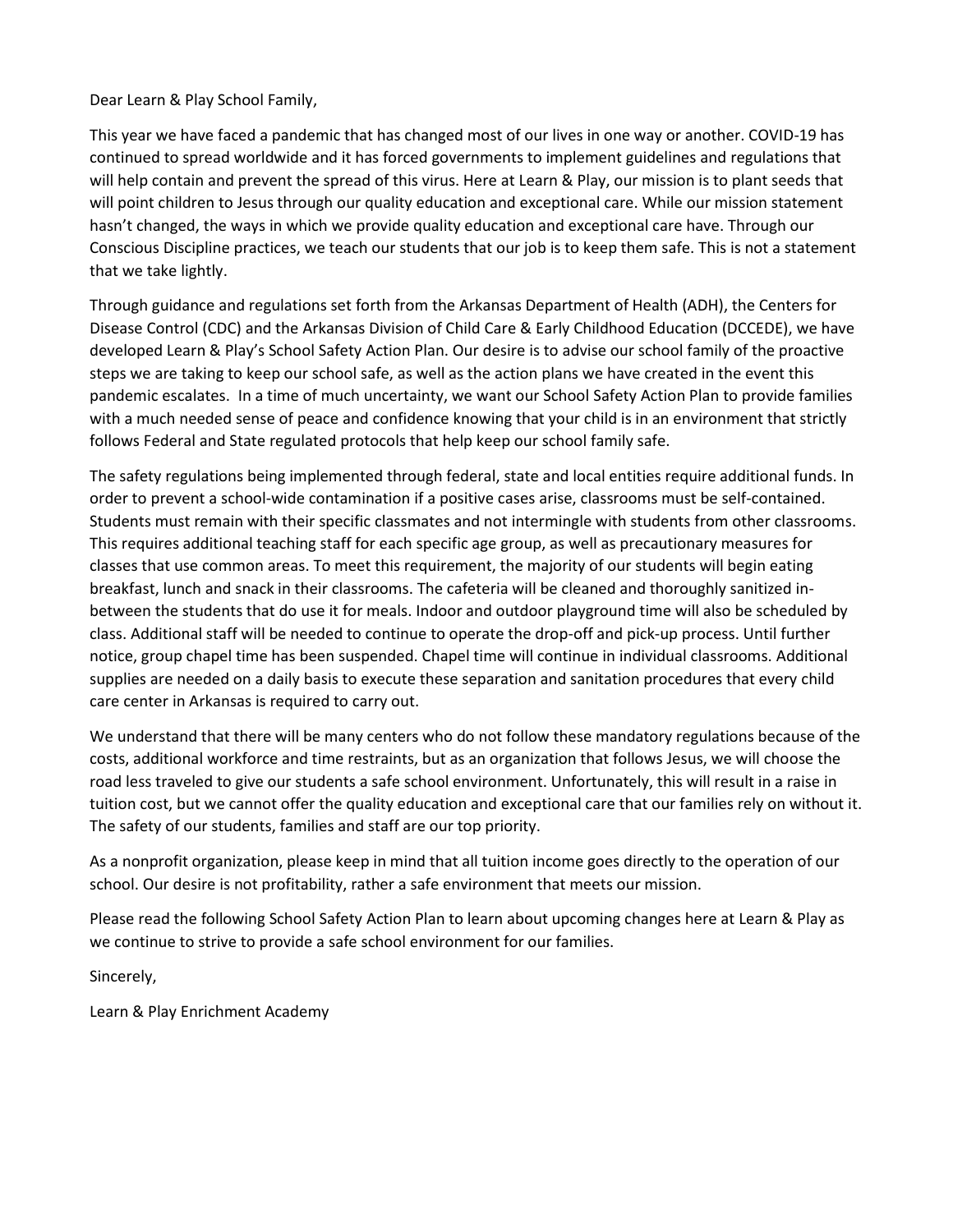## **Learn & Play Enrichment Academy ~ School Safety Action Plan**

## **~ In Response To COVID-19~**

The following School Safety Action Plan will be in effect immediately at Learn & Play Enrichment Academy.



Student Drop-Off and Pick-Up will continue to take place in the school lobby. Parents, grandparents, guardians, and siblings are not permitted past the school lobby for any reason. Designated staff members will be stationed in the lobby from 6:30am-9:30am for Drop-Off, and from 3pm to 6pm for Pick-Up. All students must arrive by 9:30am. Pick-Up may begin at 3pm.



Please practice social distancing in the preschool lobby. Please stand on one of the 6 locations within the preschool lobby until it is your turn to drop-off or pick-up your child. If the lobby is full, please remain outside until space is available.



Effective immediately, all teachers will be wearing masks or face shields if required by the State of Arkansas. We will require all parents/guardians to wear face mask or shields inside the preschool lobby if required by the State of Arkansas.



Student temperature checks are required before entry. If your child has a temperature of 100.4 or higher, they will not be permitted to attend. Children may not return to school until they are 48 hours fever free without medication.



If your child, or anyone in your household, has displayed symptoms including a fever, cough, or shortness of breath. If you, your child, or anyone in your household has any of these symptoms, your child will not be permitted to attend until 48 hours have passed without any symptoms without medication.



If you, your child, or anyone in your household, has been exposed to someone diagnosed with COVID-19, has symptoms of COVID-19, or has been quarantined due to possible exposure to COVID-19, your child may not attend for 10 days.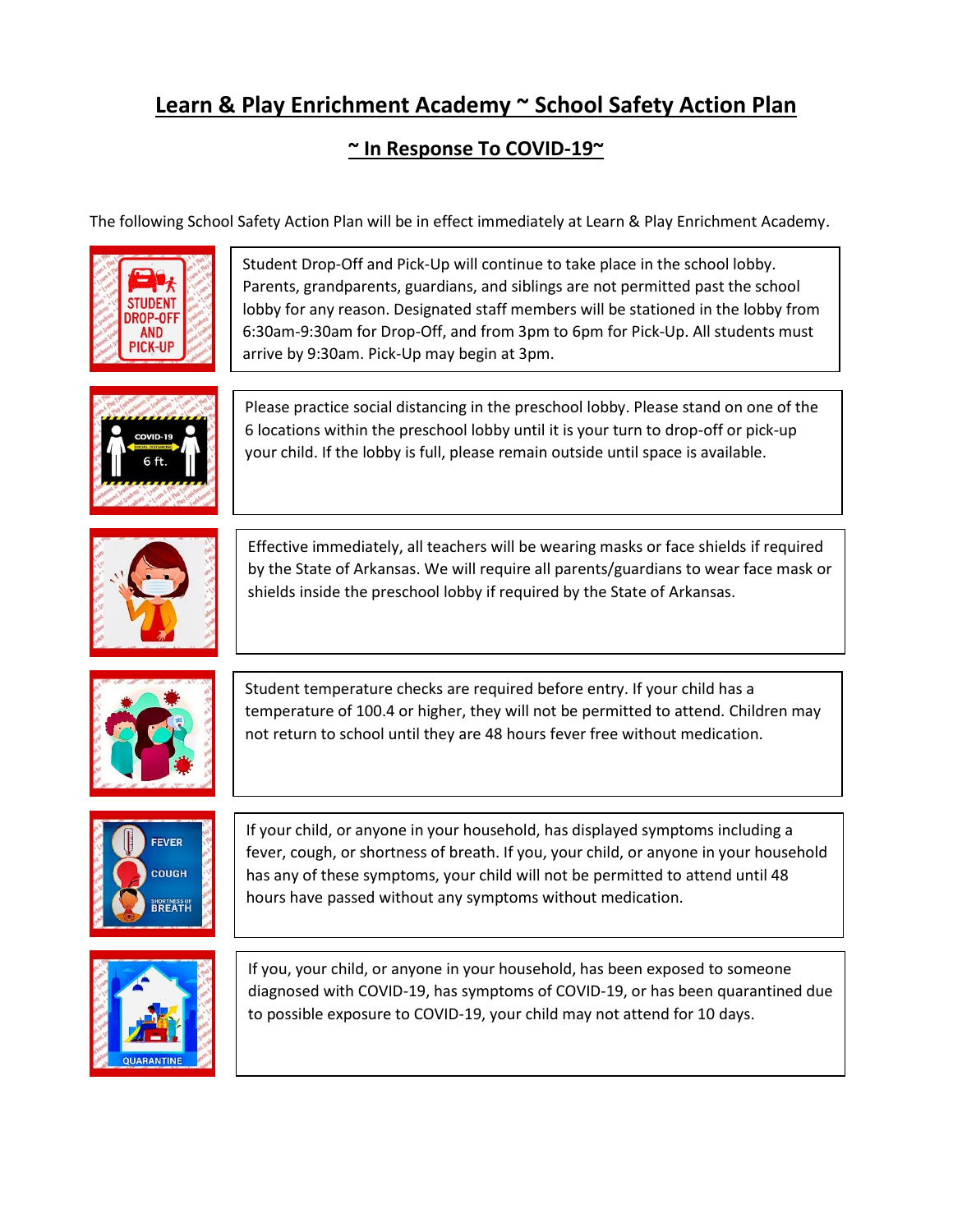

Backpacks, diaper bags, etc. are not permitted. If you have a child still using diapers/pull-ups/wipes, formula, or breastmilk, please bring enough of these items for the week, in a disposable bag, on MONDAY'S. Bottles will be returned to you daily for cleaning. If bringing alternate menu items, they must come in a disposable bag. All foods items brought from home must be ready to eat.



Freshly laundered nap time blankets and pillows must be brought on the first day of the week that your child attends. A security item is permitted if absolutely necessary. These items cannot go home with your child until Friday. These items will be kept with your child's personal cot/crib. Please launder the items before returning them the following week.



Personal toys from home are not permitted. Learn & Play has an abundance of toys for your children to play with.



Parents/Guardians must sign in their child at the Procare check-in kiosk. By signing in your child, you are verifying the accuracy of all screening questions outlined above. Immediate dismissal of your child from Learn & Play will occur if Parents/Guardians falsify any screening qualifications mentioned above.



Hand sanitizing stations are available for Parents/Guardians in the preschool lobby. Please utilize these sanitizers. Students' hands will be sanitized by staff members at check in.



Once cleared for entry, students will walk through our shoe sanitizing area. The mat sanitizes the bottoms of students' shoes. Please be certain to wipe your feet on the drying mats on either end to prevent slipping.



Teachers will take your child from the lobby directly to their designated classrooms. Students will wash their hands immediately before playing or engaging in activities.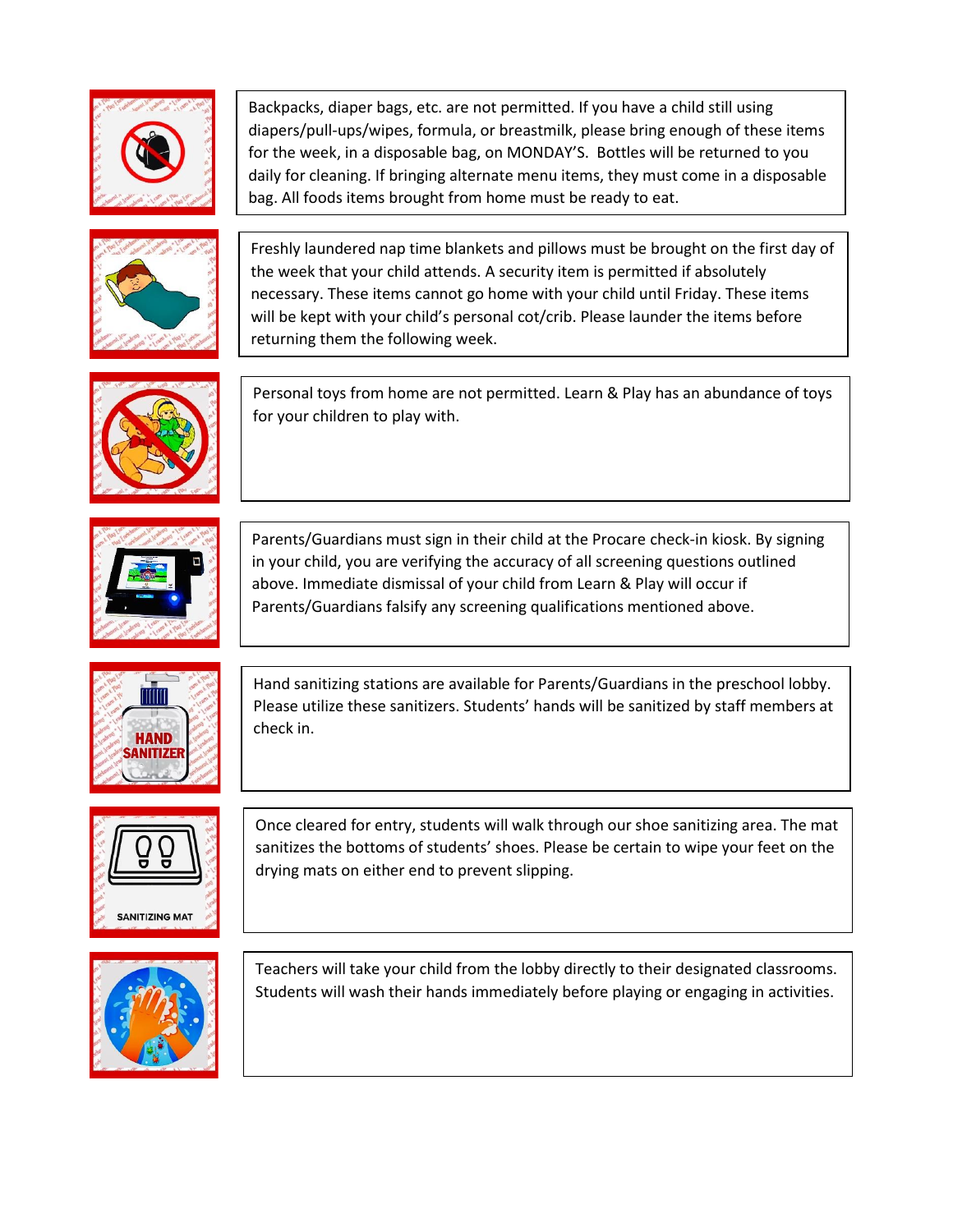

Students will remain with their designated class throughout the day. Students will no longer combine in common areas at any time.



Students in Tadpoles, Flyers, EPIC, Pandas, Lions, Mighty Tots, Fireflies, Safari Station and Happy Campers will eat breakfast, lunch and snack in their classrooms. Bubble Guppies, Jungle Book, Dynamic Dino's, Incredibles and our School-Age students will eat breakfast and lunch in the cafeteria. Sanitation will occur between groups. Snacks will be served in the classrooms.



Sanitation procedures are in place for toys, chairs, tables, walls, light switches, bathrooms, strollers, etc. These items will be cleaned routinely throughout each day.



Sanitation procedures are in place for the interactive indoor playground and the indoor toddler soft play area. Each area will be sanitized routinely and professionally cleaned weekly.



All water fountains have been temporarily closed. Disposable cups are available for use for drinks while children are outside.



Your child's health will be continuously monitored throughout the day. If your child becomes sick while at school, parents/guardians will be notified immediately. The child will be separated from his class and remain in the office until a parent/guardian arrives. A sick child must be picked-up from school within 1 hour of parent/guardian notification.



If you, your child, or a member of your household tests positive for COVID, please notify the preschool immediately. In the event of a positive COVID case, Learn & Play will immediately call the proper authorities to obtain further guidance.